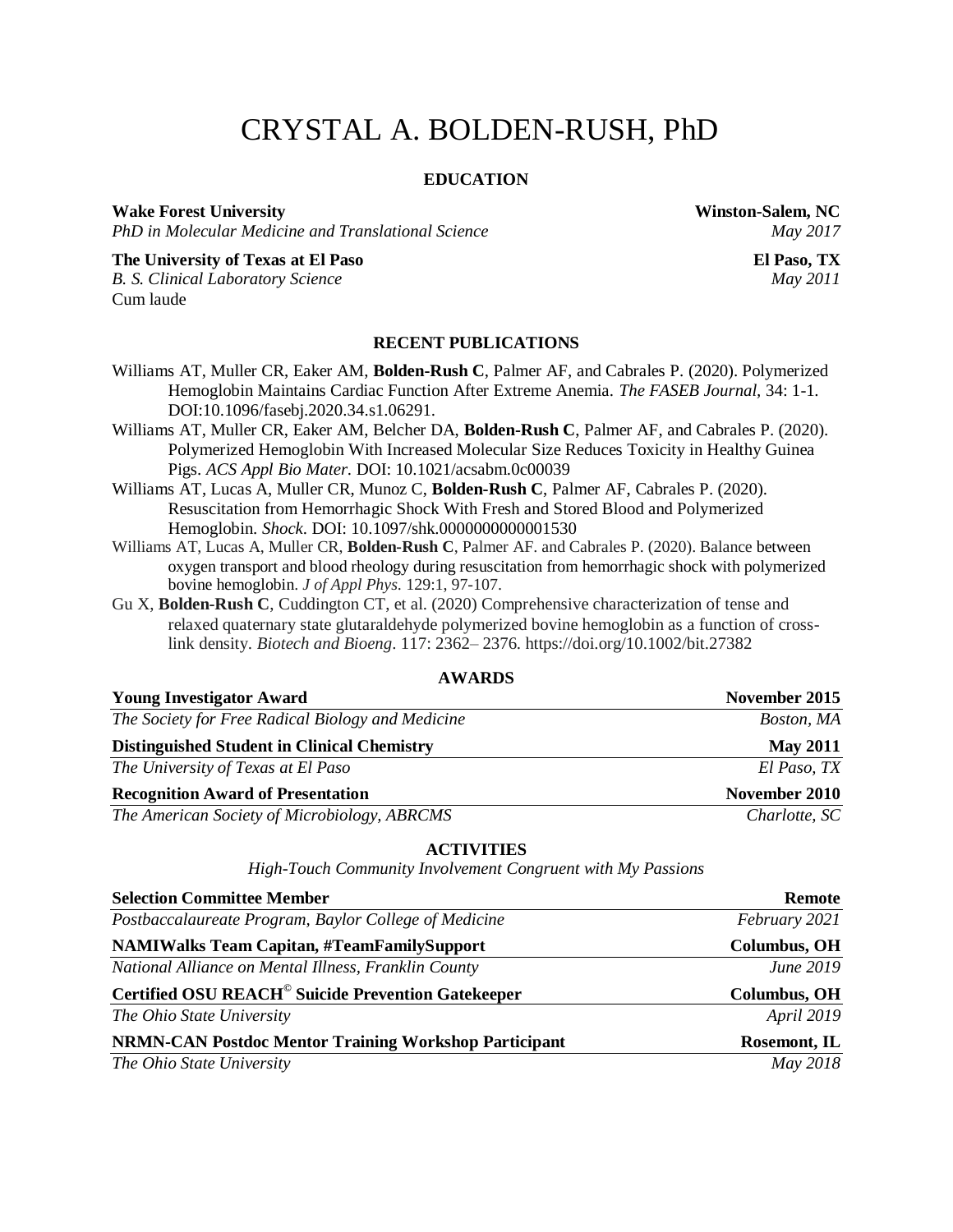### **EMPLOYMENT HISTORY**

*More than a Decade of Empowering People, Managing Data, & Obtaining Results*

*August 2019- Present*

**Winston-Salem Forsyth County Public Schools,** *part-time (30hrs/wk)* **Winston-Salem, NC** *Substitute Teacher October 2021- Present*

- Demonstrate a high level of motivation and flexibility as a temporary staff member of unstaffed schools.
- Maintain an environment conducive to learning and conflict resolution.
- Build positive, caring relationships with the youth based on respect, trust and good communication.

### **Elk Hill Charlottesville School,** *part-time (20hrs/wk)* **Charlottesville, VA**

### *Department of Community Services, Visit Coach/Visit Supervisor January 2020- August 2020*

- Develop strategies with the parent for interacting with children and foster family.
- Coordinate and schedule visits with biological and foster parent(s) according to court orders.
- Supervise visits to ensure the child's safety and appropriate, healthy parent interactions.
- Document progress toward goals that are necessary to regain custody of their children.

### **Elk Hill Charlottesville School,** *full-time (40hrs/wk)* **<b>Charlottesville, VA**

### *Substitute Teacher September 2019-November 2019*

- Demonstrate a high level of competence, motivation, and commitment as a staff member.
- Develop and implement individualized plans with flexibility and creativity to attain appropriate educational goals for each youth.
- Implement educational practices that enhance the cognitive, social, and emotional growth of students.
- Provide a classroom environment for dealing with and resolving emotional problems of each youth.
- Maintain a physical classroom environment conducive to learning.
- Build positive, caring relationships with the youth based on respect, trust, and good communication.

### **Elk Hill Charlottesville School,** *part-time (20hrs/wk)* **Charlottesville, VA**

*Department of Community Services, Therapeutic Mentor August 2019-August 2020*

- Work with youth to develop interpersonal, communication, social, and problem-solving skills, as well as age-appropriate behaviors and constructive use of leisure time.
- Source and supervise recreational and social activities based on the goals established collaboratively with the youth, parents, and placing agency.
- Demonstrate sensitivity to the needs of youth, flexibility, a non-threatening manner, respect for youth's autonomy, confidentiality, sociocultural values, personal goals, lifesyle choices, and family interactions, and appropriate professional boundaries and ethics.
- Document progress and obstacles towards accomplishing goals.